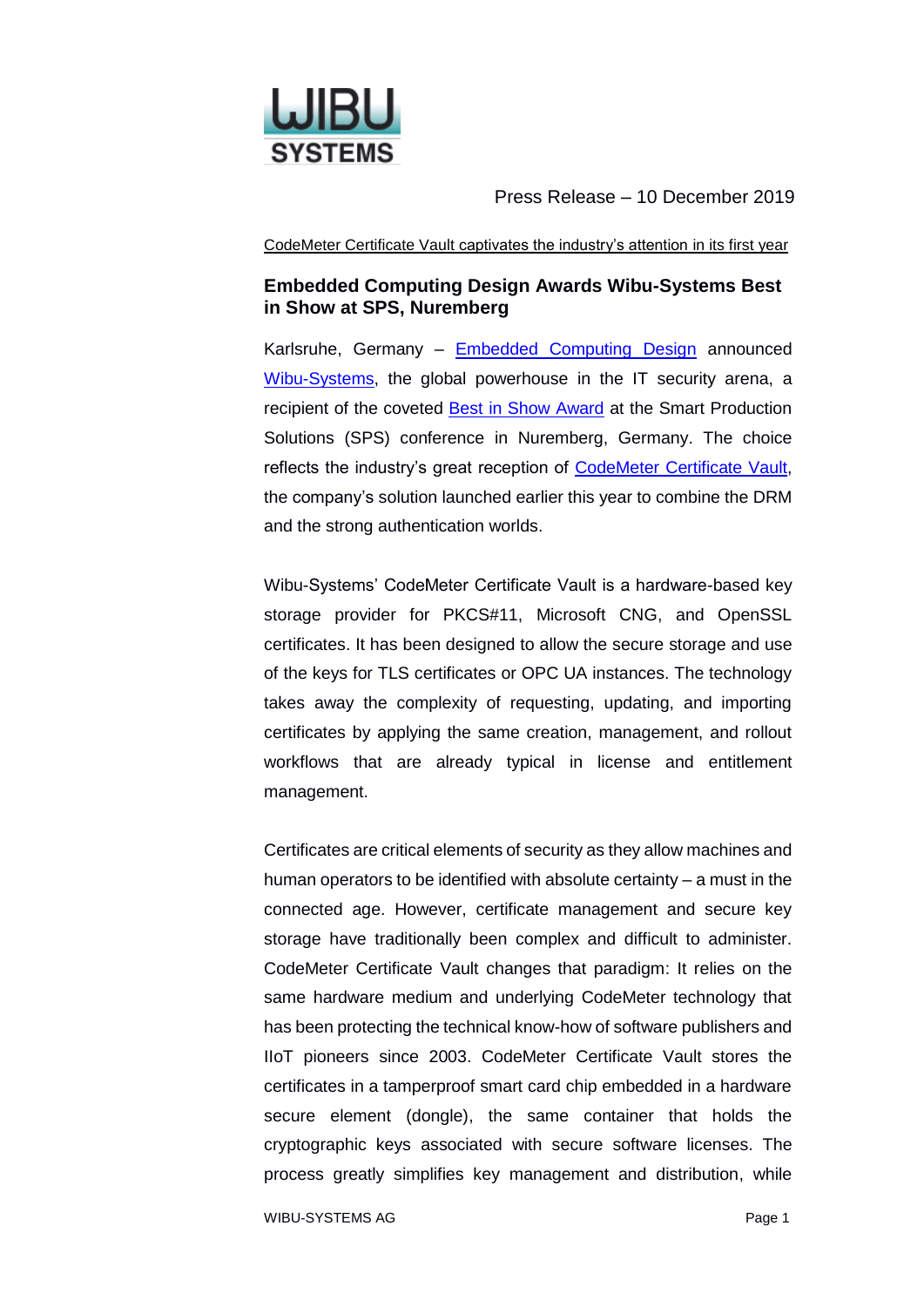

## Press Release – 10 December 2019

integrating seamlessly with the license management workflows. For added convenience, secure dongles are available in a variety of form factors, from USB sticks or secure memory cards to ASICs, including industry-ready variants.

Marco Blume, Product Manager of CodeMeter Certificate Vault, said: "We are always grateful to receive recognition for our security technology advancements by industry organizations like Embedded Computing Design, and even more so when we prove their disruptive potential in the IIoT business. Security is our only focus. The use of certificates to protect digital assets and identities is a critical authentication mechanism that M2M vendors ignore at their peril. Making the process easier to manage is our way to ensure the security of a digital world."

Wibu-Systems was one of four companies to be awarded Best in Show, along with Laird Connectivity, Moxa, and Syslogic.



CodeMeter Certificate Vault topped the field at the Best in Show Awards that took place at SPS – Smart Production Solutions, in Nuremberg